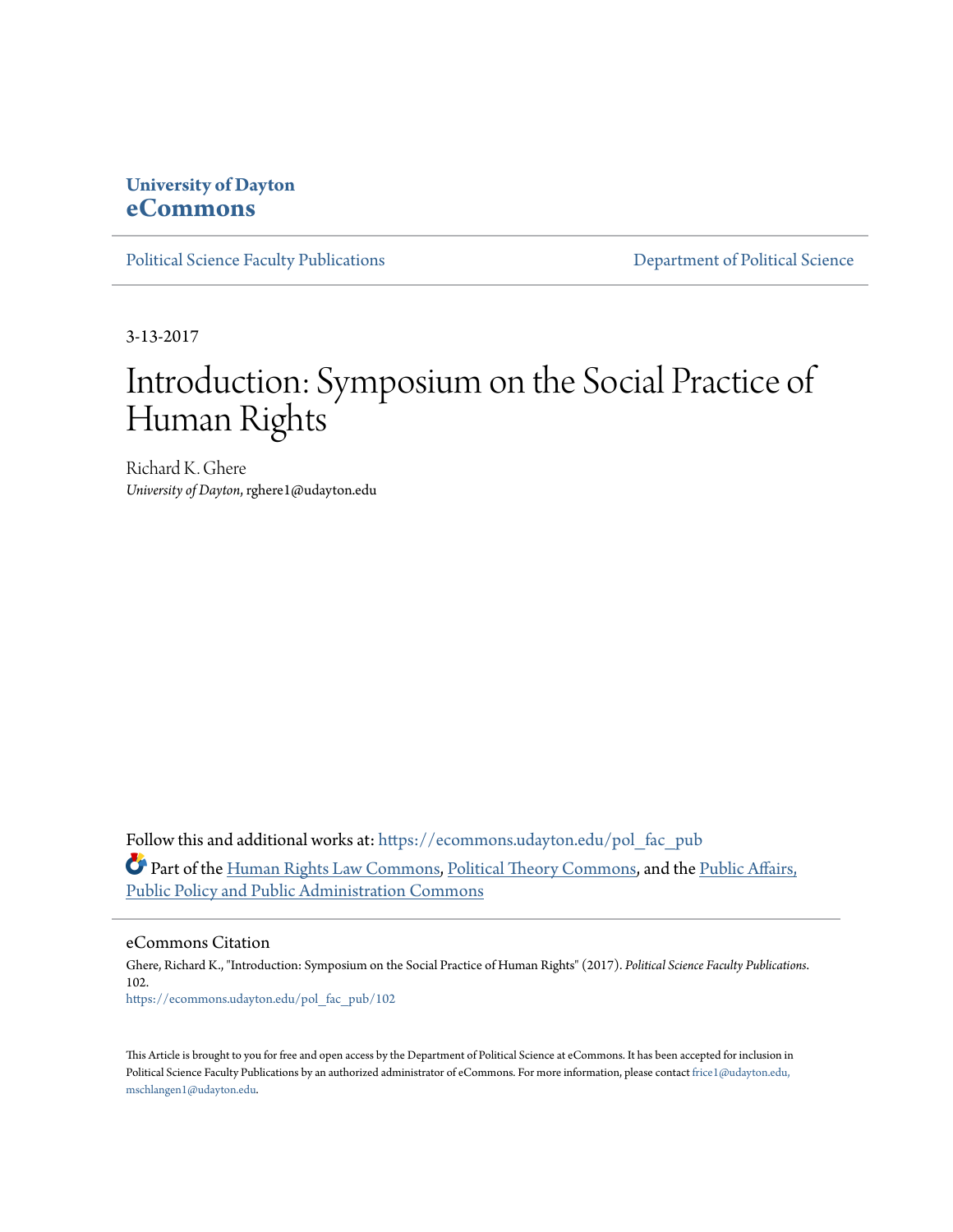## **Introduction**

This volume of *Public Integrity* presents a symposium of five articles related to human rights that (1) introduce readers to the general origin and nature of human rights conversation, (2) characterize how these norms are conveyed in the current digital age, or (3) depict how local governments and nonprofit agencies confront matters of human rights. Nonetheless in publishing this symposium, PI "pushes the envelope" in asserting that human right questions legitimately qualify as matters germane to the study and practice of public administration. Readers could after all maintain that, notwithstanding the aspirational appeal of human rights, international norms fall well outside the parameters of sovereign states and their respective regime values (e.g., see Rohr 1989, pp. 59-95).

Mindful of the merits on both side of the argument, this symposium introduction enlists Chester Newland's (combined) book reviews "Values and Virtues in Public Administration: Post-NPM Global Fracture and Search for Human Dignity and Reasonableness" (2012) in the *Public Administration Review* to support the affirmative case. At one point Newland asserts,

Public administration, as a disciplined field of inquiry and practice, is blessed by rich inheritances of human values and virtues bequeathed by past generations. These gifts endure, subject to informed study, reflection, and actions across generations through time. This treasure trove of knowledge requires human interpretation and application with wise self-awareness of what it is to be human individually, as communities, and as a species at given times of life and through history. Constitutional democracy enjoys enduring embrace of fundamental values—the search for human dignity and for the rule of law grounded in reasonableness—only insofar as their dynamic meanings continue as treasured subjects of wisely informed inquiry and practice. (p. 300)

1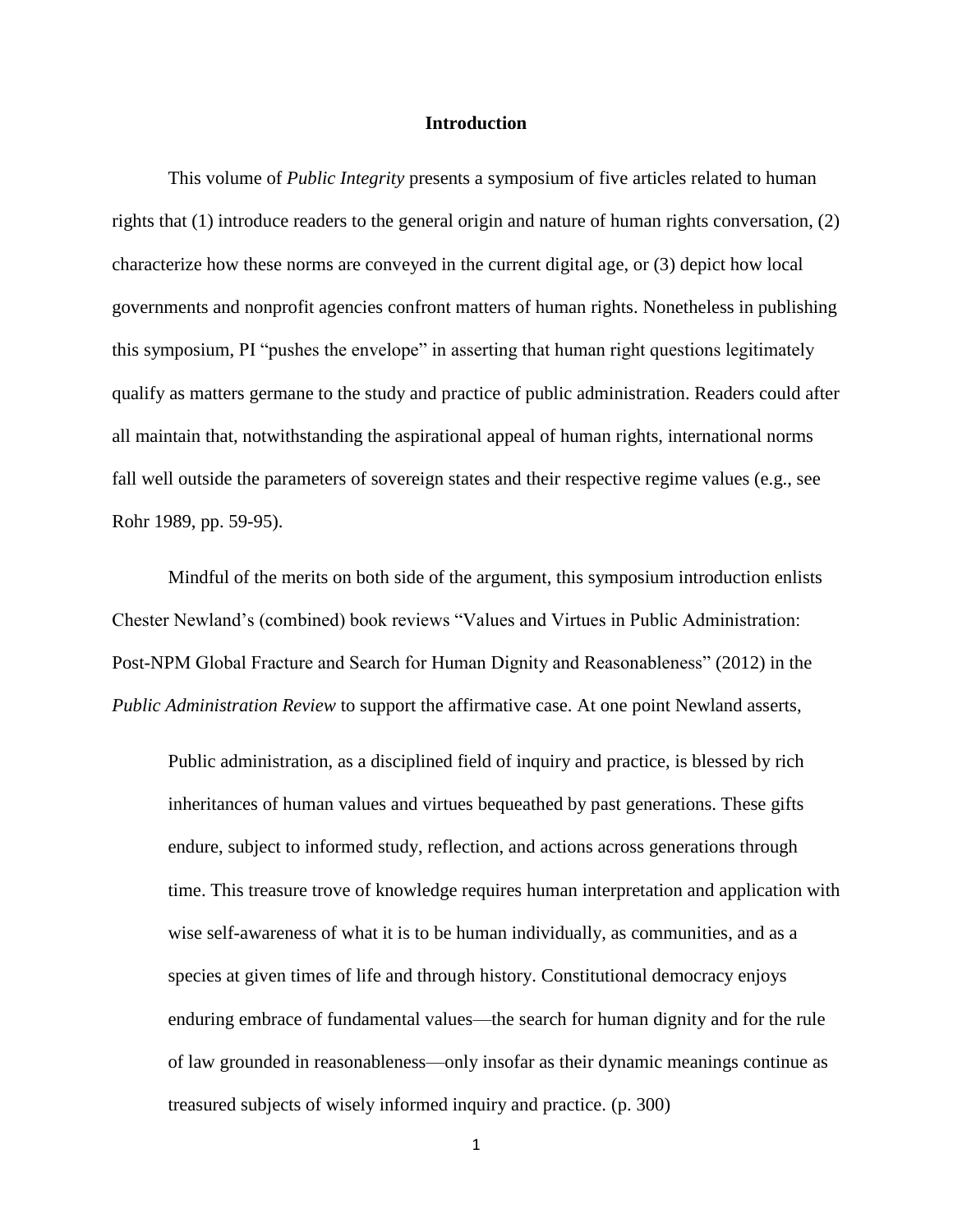But Newland's claim that concern for *human dignity* is inherent in public administration does not necessarily imply that *human rights* fall within the scope of the discipline as a legitimate concern. Some international relations scholars assert that renditions of the dignity construct may well surface from political regimes' characterizations of the "worthy" citizen, whether fulfilling customary (caste- or gender-based) roles in traditional societies, a "comrade" within a communist society, or one willing to sacrifice for the future in a developmental dictatorship. In each of these cases, the "worthy" citizen's willing subordination to the communitarian imperative as a condition for warranting dignity pre-empts the possibility of human rights for the *individual* (Howard and Donnelly 1986, pp. 807-813).

By contrast, liberal societies place no conditions on bestowing human dignity beyond being human, as Howard and Donnelly relate:

For the liberal, the individual is not merely separable from the community and social roles, but specially valued precisely as a distinctive, discrete individual-which is why each person must be treated with equal concern and respect. The state and society are conceived, in more or less contractarian terms, as forms of association for the fuller unfolding of human potential, through the exercise and enjoyment of human rights. Human dignity, for the liberal, is largely encompassed in the vision of life as an equal and autonomous member of society, enjoying a full range of human rights. (p. 803)

Their reference to "the full range of human rights" becomes provocative to the extent that the Universal Declaration of Human Rights (discussed in the McFarland article to follow) articulates *social*, *economic*, and *cultural* rights, in addition to the narrower scope of *civil* and *political*  rights that typically animate "rights talk" in the U.S. If, as Howard and Donnelly assert, liberalism is a necessary condition for human dignity *and* human rights, it becomes clear that the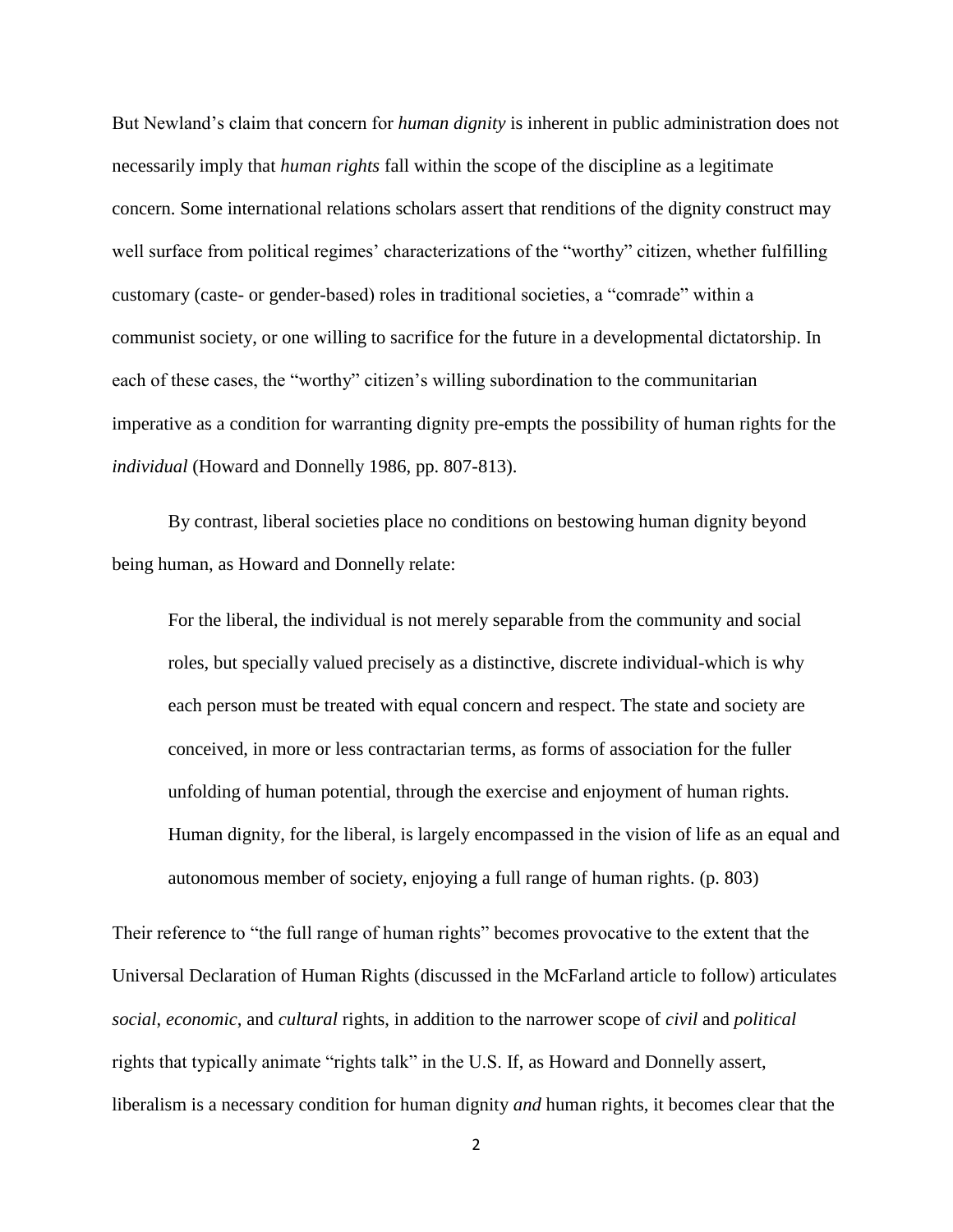minimalist state, as defended by those who limit government to protecting order and property, denies individual citizens the range of rights that afford dignity. As one human development expert points out, "From [a minimalist] perspective, it is possible to be free while starving to death at the same time. [In other words] the freedom that matters is not the freedom from interference of others, but the freedom one has to lead a good and worthwhile life." (Deneulin 2009, p. 51)

By inference, it follows that a human-rights focused practice of public management abandons a posture of neutrality to assist marginal individuals and groups in developimg the capabilities they need to achieve the freedom to live the worthwhile life. Specifically, philosopher Martha Nussbaum is explicit in articulating ten central capabilities that a "decent political order must secure to all its citizens at least at a threshold level": (1) life; (2) bodily health; (3) bodily integrity; (4) senses, imagination, and thought; (5) emotion; (6) practical reason; (7) affiliation; (8) other species; (9) play; and (10) control over one's environment (2011, 33–34). Generally concurring with Nussbaum's capability approach, Nobel Prize-winning economist Amartya Sen (1999) prefers not to categorize capabilities in deference to others that may be acknowledged in the future. Although the public manager cannot be expected to assume the role of a full-throated human rights advocate, she *could* develop skills as a "pracadialectician" (see Johnson 2013, p. 543) who can navigate contentious, dialectical environments that pit the human capability needs of a marginal few against reactive public voices (Lilla 2016).

While Newland does not explicitly refer to such a praca-dialectician, he indeed calls for a management practice that (as mentioned above) attends to "human interpretation and application with wise self-awareness of what it is to be human individually, as communities, and as a species at given times of life and through history." (2012, p. 300) Hinting at the dialectical nature of this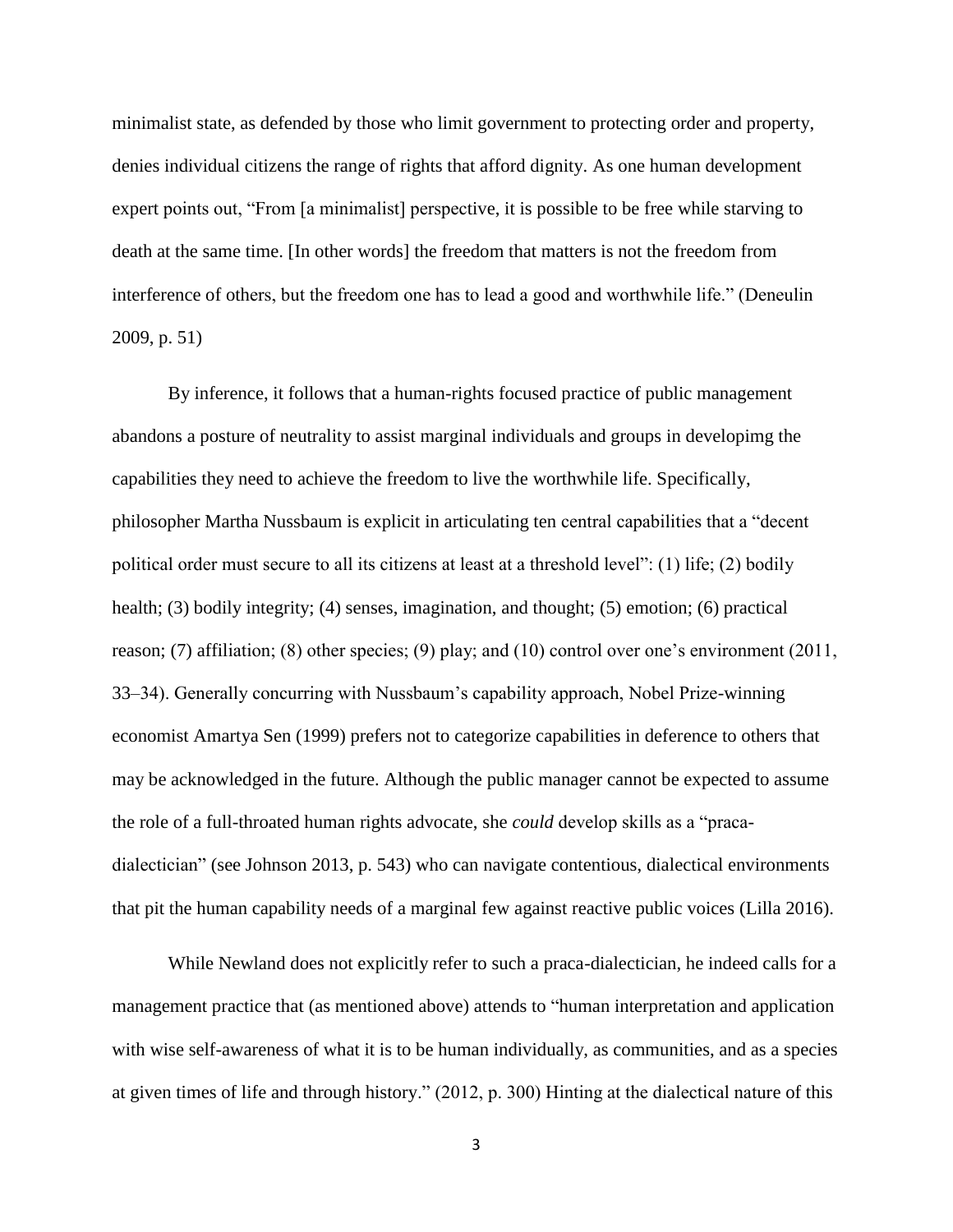self-awareness, he suggests that constitutional democracy depends upon dynamic meanings of human dignity and rule of law (p. 300). Moreover, Newland associates an increased awareness "of what it is to be human" with an expanding field of public administration: "Public administration requires grounding in many other fields and disciplines, notably the humanities...Never successful as a narrow discipline, public administration must strive to serve as a broadly informed field, with commanding knowledge of varied old and emerging inquiry." (p. 301) To accentuate his case against a narrow discipline, Newland recalls the New Public Management (NPM) experience wherein the disciplines of public administration became "hostage to self-serving interests, simple ideology, and political demagoguery as occurred from the mid-1970s through much of the 1990s."  $(p. 301)$ 

Each of the five papers included within this human rights symposium touch upon one or more of Newland's arguments his book review that inter-relates the "values and virtues in public administration," the "post-NPM global fracture," and "the search for human dignity and reasonableness." In this symposium's initial article, Samuel McFarland pays tribute to five key architects of the Universal Declaration of Human Rights (UDHR)--American Eleanor Roosevelt; Lebanon's Charles Malik; China's Peng-chun Chang; Canada's John Humphrey; and France's René Cassin--who represented diverse cultures and religions. Adopted by the United Nations General Assembly in 1948, the UDHR "has served as the foundation of virtually all modern human rights developments." In addition to illustrating the (individual and collective) interpretive efforts of these five architects in their characterizations of an internationallyrecognized human dignity, McFarland demonstrates how these five individuals reacted over time to world events so as to provoke dynamic meanings of human rights and dignity as reflected in

4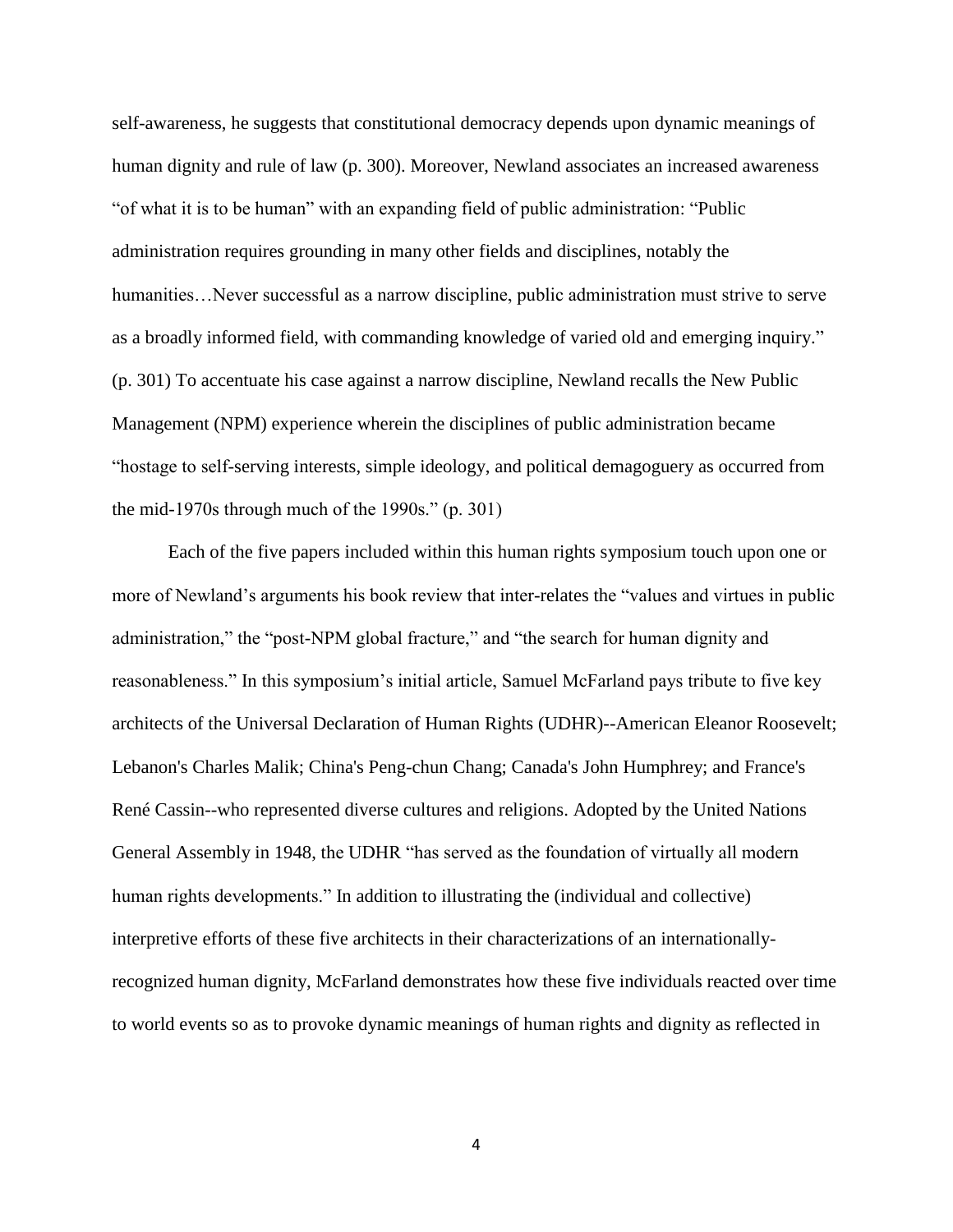various drafts of the Declaration and subsequent determinations of the U.N. Commission on Human Rights, which had been created in 1946.

As does McFarland, Mahmood Monshipouri calls attention both to the dynamic meaning of human rights and to the varying media by which it is conveyed. Specifically, Monshipouri elaborates on the opportunities and constraints that the "evolution of cyberspace and Internet connectivity has opened up" in addressing human rights concerns and motivating rights advocates within societies led by authoritarian regimes. This author speaks to prospects of prosecuting human rights claims "in a digital era of rapid, massive changes." (Newland 2012, p. 301). In this regard, Monshipouri points out, "[t]he paradoxical nature of [digital media] …for human rights is evidenced by the potential for both positive applications and the counterbalancing of threats. Technology…presents opportunities to advance socioeconomic and political change, but it could adversely affect freedom of speech and privacy."

Barbara Frey redirects the symposium's focus to specific initiatives at the local level (in the U.S.) to extend human rights protections to marginal groups. Her article describes how five particular "[n]on-state actors, including churches and non-profit organizations often supported by public funding work informally to fulfill the minimum core economic and social rights of migrants, as shown through a case study of several organizations in the State of Minnesota." Frey's article about how non-state actors "fill the migrant-rights gap" illustrates a broadened view of the public administration discipline that depicts how *nonprofit* groups offer pracadialectical leadership that reflects the values and virtues that might be expected of public organizations.

By contrast, Majka and Longazel's contribution to this symposium chronicles events leading up to one municipality's initiative to "become welcoming," and thus willing to fill the

5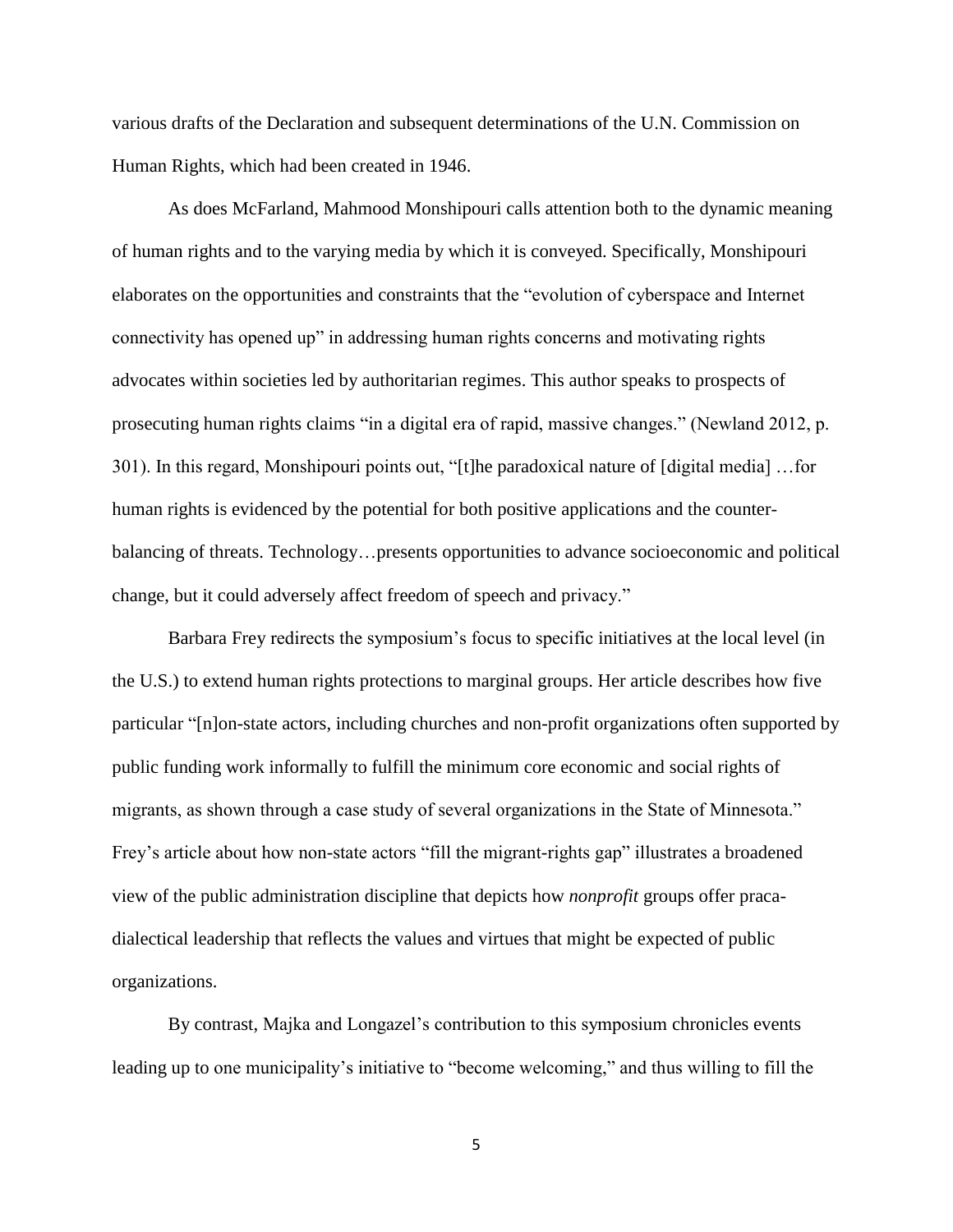migrant gap that Barbara Frey characterizes. Specifically, their article recounts how "local organizations staffed by or advocating on behalf of immigrants and refugees" led to passage of the City of Dayton's (Ohio) "Welcome Dayton: Immigrant Friendly City" resolution in 2011. In demonstrating how that city's humanitarian concern poses a challenge to the exclusionary rhetoric voiced in the body politic and embedded in immigration law and policy.

Lastly, Richard Ghere examines bureaucratic rhetoric (some of it exclusionary) as it relates to the Detroit Water and Sewerage District's stepped-up water discontinuation efforts in 2014 and 2015 that left thousands of inner-city residents with "delinquent" accounts without access to water service. Some observers claimed that this aggressive water pricing strategy was linked to efforts to privatize Detroit's water bureaucracy as a New Public Management venture. Visiting Detroit in October of 2014 at the invitation of rights-advocacy groups, two UN special rapporteurs framed the issues of water unaffordability on the part of poor residents and DWSD shutoff procedures as matters of human rights deprivation. Water officials dismissed those claims as irresponsible.

## **References**

- Deneulin, S. (2009). *An introduction to the human development and capability approach*. London: Earthscan.
- Howard, R. E., and J. Donnelly. (1986). Human dignity, human rights, and political regimes. *American Political Science Review*, 80, 801–17.
- Johnson, R. H. (2013). The role of audience in argumentation: From the perspective of informal logic. *Philosophy and Rhetoric*, 46, 533-549.
- Lilla, M. (2016). *The shipwrecked mind: On political reaction*. New York: New York Review of Books.
- Newland, C. A. (2012). Values and virtues in public administration: Post-NPM global fracture and search for human dignity and reasonableness. *Public Administration Review*, 72, 293- 302.